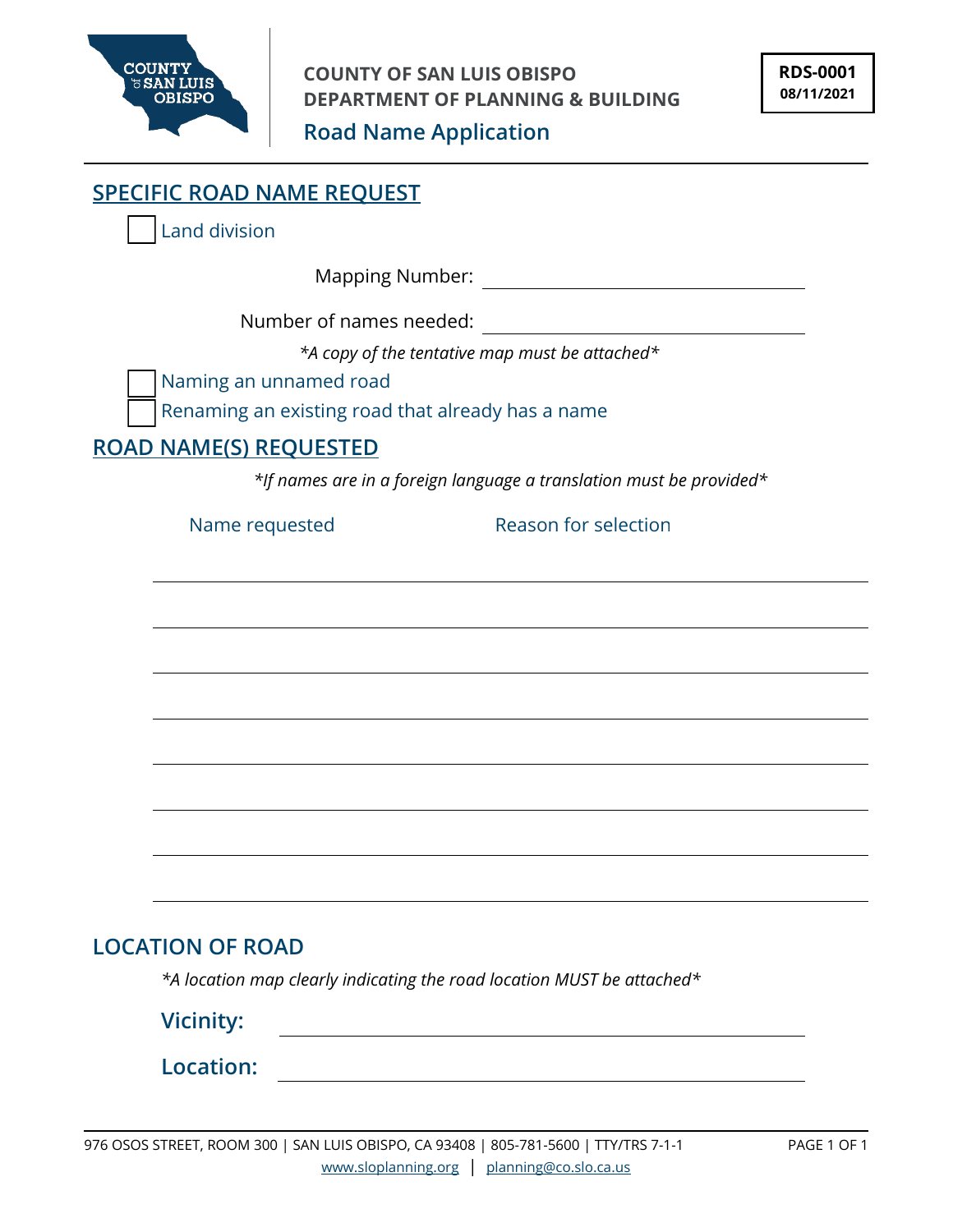

### **COUNTY OF SAN LUIS OBISPO DEPARTMENT OF PLANNING & BUILDING**

# **General Application Contact Information**

| Staff: Input File Number or File Label Here                                                                                                        |                  |                                | <b>PROPERTY OWNER</b>   |                     |                       | <b>Primary Billing Contact</b><br>$\mathcal{L}$ |  |
|----------------------------------------------------------------------------------------------------------------------------------------------------|------------------|--------------------------------|-------------------------|---------------------|-----------------------|-------------------------------------------------|--|
|                                                                                                                                                    |                  |                                | Name:                   |                     |                       |                                                 |  |
|                                                                                                                                                    |                  |                                | Company:                |                     |                       |                                                 |  |
|                                                                                                                                                    |                  |                                | Telephone:              | Email Address:      |                       |                                                 |  |
| Please check ONLY ONE of the contacts                                                                                                              | Mailing address: |                                |                         |                     |                       |                                                 |  |
| as the 'Primary Billing Contact'                                                                                                                   |                  |                                | City:                   | Zip Code:<br>State: |                       |                                                 |  |
| to appear on invoices and receipts                                                                                                                 |                  |                                |                         |                     |                       |                                                 |  |
| <b>APPLICANT</b>                                                                                                                                   |                  | <b>Primary Billing Contact</b> | <b>AUTHORIZED AGENT</b> |                     |                       | <b>Primary Billing Contact</b><br>$\sim$        |  |
| Name:                                                                                                                                              | Name:            |                                |                         |                     |                       |                                                 |  |
| Company:                                                                                                                                           |                  |                                | Company:                |                     |                       |                                                 |  |
| Telephone:                                                                                                                                         | Email address:   |                                | Telephone:              | Email address:      |                       |                                                 |  |
| Mailing address:                                                                                                                                   |                  |                                | <b>Mailing Address:</b> |                     |                       |                                                 |  |
| City:                                                                                                                                              | State:           | Zip Code:                      | City:                   | State:<br>Zip Code: |                       |                                                 |  |
| <b>PROPERTY INFORMATION</b>                                                                                                                        |                  |                                |                         |                     |                       |                                                 |  |
| Assessor's Parcel Number:                                                                                                                          |                  | Physical address:              |                         |                     | Total size, in acres: |                                                 |  |
| Directions to the property (include landmarks and any gate codes):                                                                                 |                  |                                |                         |                     |                       |                                                 |  |
|                                                                                                                                                    |                  |                                |                         |                     |                       |                                                 |  |
| Describe current uses on the property (include structures, improvements, and vegetation):                                                          |                  |                                |                         |                     |                       |                                                 |  |
|                                                                                                                                                    |                  |                                |                         |                     |                       |                                                 |  |
|                                                                                                                                                    |                  |                                |                         |                     |                       |                                                 |  |
| <b>PROJECT INFORMATION</b>                                                                                                                         |                  |                                |                         |                     |                       |                                                 |  |
| Briefly describe the proposed project (include all uses and building heights and areas, in square-feet) and attach supplemental info as necessary: |                  |                                |                         |                     |                       |                                                 |  |
|                                                                                                                                                    |                  |                                |                         |                     |                       |                                                 |  |
|                                                                                                                                                    |                  |                                |                         |                     |                       |                                                 |  |
|                                                                                                                                                    |                  |                                |                         |                     |                       |                                                 |  |

#### **Legal Declaration**

I, the owner of record of this property, have completed this form accurately and declare that all statements here are true. I do hereby grant official representatives of the county authorization to inspect the subject property.

#### **SIGNATURE: \_\_\_\_\_\_\_\_\_\_\_\_\_\_\_\_\_\_\_\_\_\_\_\_\_\_\_\_\_\_\_\_\_\_\_\_\_\_\_\_\_\_\_\_\_\_\_\_\_\_\_\_\_\_\_\_\_\_\_\_\_\_\_\_\_\_\_\_\_\_\_\_\_\_\_ DATE: \_\_\_\_\_\_\_\_\_\_\_\_\_\_\_**

**NOTE:** *Your application is public record and information regarding your application is available both in person and online via the Department of Planning & Building. All references to names, addresses, telephone numbers, email addresses and project details are part of this public record. All applications must be filed under the subject property's owner of record; however, you may use an alternate contact address and telephone number.*